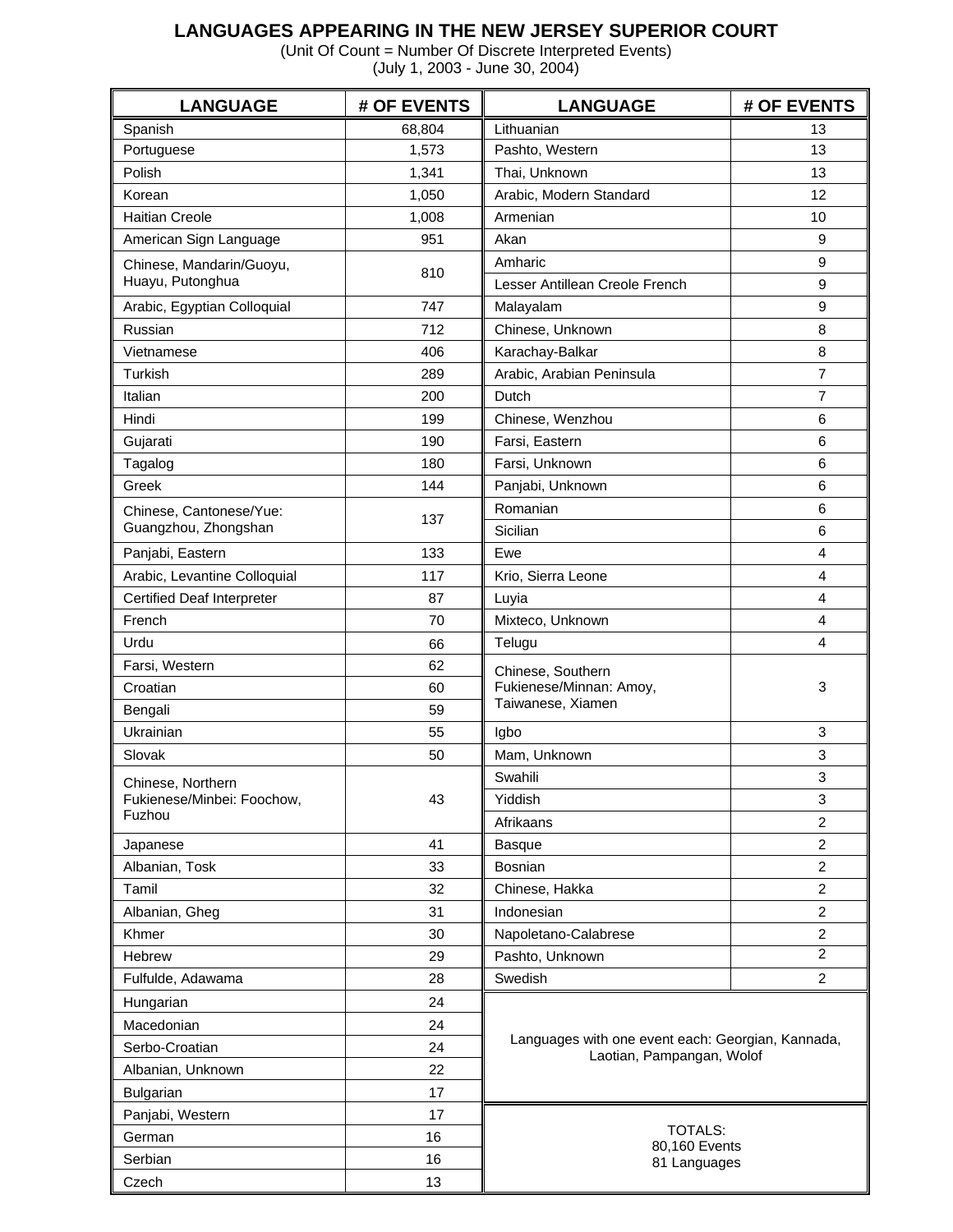# **COURT INTERPRETING STATISTICAL REPORTING SYSTEM**

## **NUMBER OF EVENTS INTERPRETED BY COUNTY AND PRIMARY CONTEXT (July 1, 2003 - June 30, 2004)**

| VICINAGE/ COUNTY           | <b>BEFORE A</b><br><b>JUDGE OR</b><br><b>GRAND JURY</b> | <b>BEFORE A HEARING</b><br>OFFICER OR IN CDR<br><b>PROCEEDING</b> | <b>ANY COURT</b><br><b>SUPPORT</b><br><b>SERVICE</b> |
|----------------------------|---------------------------------------------------------|-------------------------------------------------------------------|------------------------------------------------------|
| lı:<br>Atlantic            | 1,095                                                   | 0                                                                 | 0                                                    |
| lĿ.<br>Cape May            | 159                                                     | $\overline{0}$                                                    | 0                                                    |
| III:<br>Bergen             | 4,273                                                   | 534                                                               | 421                                                  |
| liit:<br><b>Burlington</b> | 339                                                     | 21                                                                | 5                                                    |
| IV:<br>Camden              | 5,514                                                   | 601                                                               | 140                                                  |
| V.<br><b>Essex</b>         | 4,924                                                   | 795                                                               | 1,412                                                |
| VI:<br>Hudson              | 13,330                                                  | 2,005                                                             | 398                                                  |
| VII: Mercer                | 1,802                                                   | 345                                                               | 206                                                  |
| VIII: Middlesex            | 5,684                                                   | 1,004                                                             | 479                                                  |
| IX:<br>Monmouth            | 1,123                                                   | 304                                                               | 843                                                  |
| X:<br><b>Morris</b>        | 2,886                                                   | 341                                                               | 1,229                                                |
| X:<br><b>Sussex</b>        | 73                                                      | 6                                                                 | 9                                                    |
| Passaic<br>XI:             | 7,280                                                   | 2,742                                                             | 193                                                  |
| XII: Union                 | 8,365                                                   | 1,568                                                             | 634                                                  |
| XIII: Somerset             | 1,258                                                   | 144                                                               | 75                                                   |
| XIII: Hunterdon            | 228                                                     | 10                                                                | 25                                                   |
| XIII: Warren               | 198                                                     | 12                                                                | 10                                                   |
| XIV: Ocean                 | 2,716                                                   | 249                                                               | 287                                                  |
| XV: Gloucester             | 97                                                      | 1                                                                 | 3                                                    |
| XV: Cumberland             | 1,243                                                   | 180                                                               | 200                                                  |
| XV: Salem                  | 129                                                     | 6                                                                 | $\overline{7}$                                       |
| TOTALS                     | 62,716                                                  | 10,868                                                            | 6,576                                                |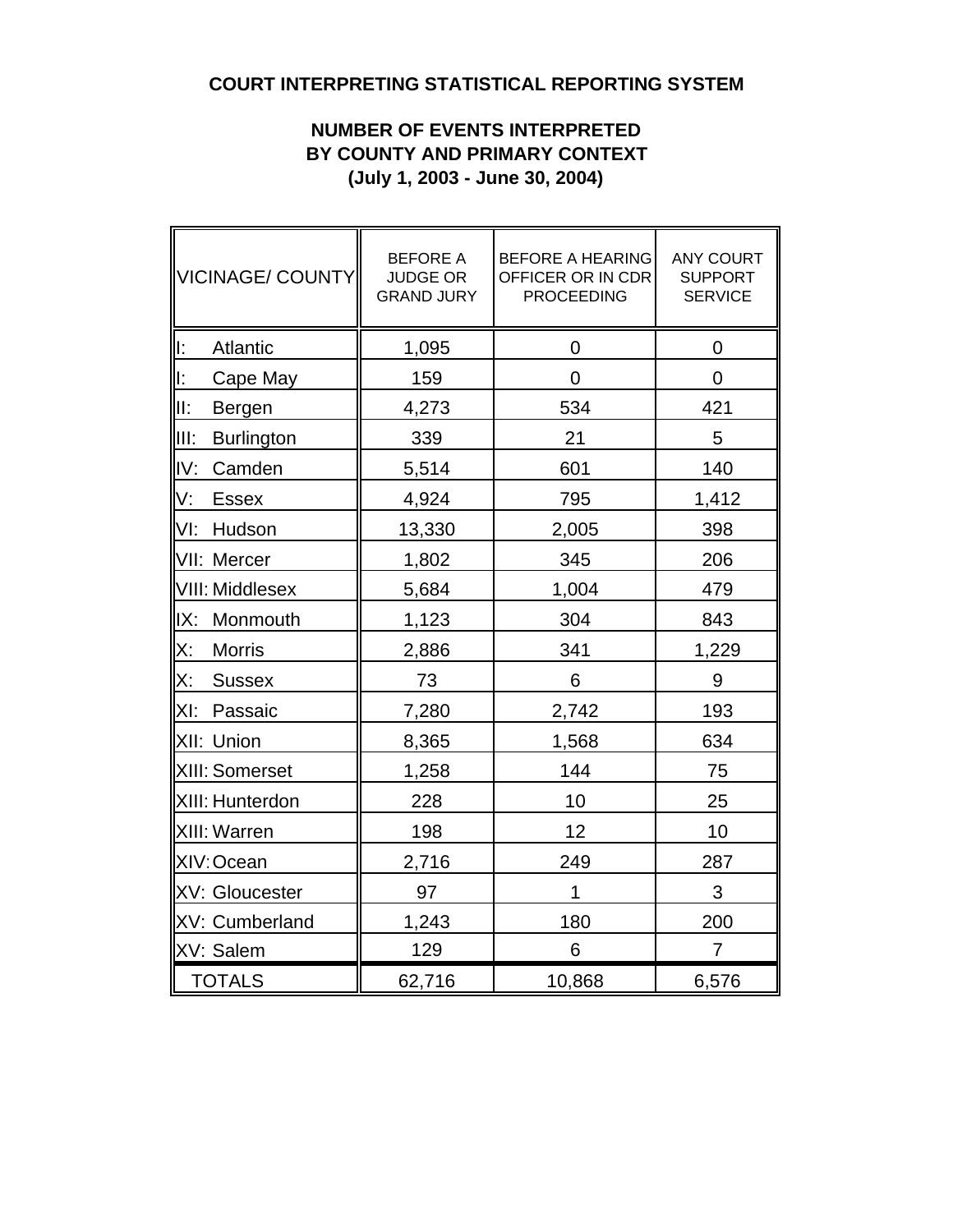#### **COUNTY ARA EGYCHI MANGUJ HAI CREHIN ITA KOR POL POR RUS SIG SPA TAG TUR VIE OTH LANSUM**Atlanticc || 3 | 13 | 3 | 1 | 3 | 4 | 9 | 1 | 0 | 6 | 8 | 974 | 0 | 2 | 37 | 18 || 1,082 Cape May || 2 | 0 | 0 | 0 | 0 | 0 | 0 | 1 | 0 | 4 | 5 | 144 | 0 | 0 | 2 | 1 || 159 Bergen || 39 | 77 | 22 | 10 | 7 | 49 | 681 | 292 | 65 | 119| 111| 3,351 | 18 | 49 | 4 | 340 || 5,234 Burlington || 12 | 33 | 0 | 0 | 0 | 0 | 22 | 5 | 24 | 21 | 33 | 168 | 1 | 29 | 2 | 15 || 365 Camden || 4 | 35 | 13 | 25 | 1 | 0 | 27 | 13 | 0 | 26 | 118 | 5,690 | 6 | 17 | 172 | 102 || 6,249 Essex 23 32 4 290 4 21 15 40 534 31 88 5,958 0 3 12 71 7,126 Hudson 331 108 73 44 14 19 126 98 110 28 90 14,368 123 1 67 239 15,839 Mercer || 46 | 16 | 4 | 39 | 13 | 6 | 22 | 119 | 13 | 17 | 46 | 1,928 | 0 | 9 | 12 | 61 || 2,351 Middlesex || 40 | 69 | 25 | 21 | 50 | 14 | 28 | 135 | 86 |104 | 61 | 6,322 | 13 | 14 | 11 | 172 || 7,165 Monmouth || 15 | 33 | 9 | 88 | 70 | 11 | 7 | 13 | 114 | 33 | 21 | 1,781 | 2 | 10 | 16 | 42 || 2,265 Morris || 32 | 57 | 1 | 5 | 18 | 10 | 49 | 36 | 5 | 17 | 7 | 4,058 | 1 | 36 | 16 | 79 || 4,427 Sussex = || 1 || 0 || 0 || 0 || 2 || 4 || 0 || 1 || 2 || 1 || 1 || 61 || 2 || 7 || 2 || 6 ||| 89 Passaic 23 13 2 2 0 6 22 188 4 8 35 9,656 1 55 1 196 10,212 Union || 96 | 202 | 28 | 481 | 16 | 41 | 25 | 269 | 596 | 147 | 143 | 8,208 | 3 | 20 | 22 | 260 || 10,557 Somersett || 9 | 57 | 0 | 1 | 1 | 0 | 4 | 46 | 3 |12 | 3 |1,314 | 3 | 0 | 12 | 15 || 1,480 Hunterdon || 1 | 0 | 1 | 1 | 0 | 6 | 4 | 9 | 1 | 13 | 8 | 202 | 0 | 0 | 1 | 15 || 262 Warren || 1 | 4 | 0 | 0 | 0 | 0 | 0 | 1 | 0 | 3 | 12 | 188 | 0 | 0 | 0 | 11 || 220 Ocean || 69 | 56 | 5 | 0 | 0 | 8 | 4 | 70 | 17 | 117 | 94 | 2,688 | 7 | 16 | 13 | 91 || 3,255 **Gloucester** r || 0 | 4 | 0 | 0 | 0 | 0 | 2 | 1 | 1 | 0 | 14 | 66 | 0 | 6 | 2 | 5 || 101 Cumberland || 0 | 1 | 0 | 0 | 0 | 1 | 1 | 2 | 0 | 5 | 53 | 1,553 | 0 | 2 | 1 | 4 || 1,623 Salem 0 0 0 0 0 0 2 0 0 0 0 126 0 13 1 0 142**Totals** 747 810 190 1,008 199 200 1,050 1,341 1,573 712 951 68,804 180 289 406 1,743 80,203

## **NUMBER OF EVENTS INTERPRETED BY COUNTY AND LANGUAGE (MAJOR LANGUAGES)**

**(July 1, 2003- June 30, 2004)**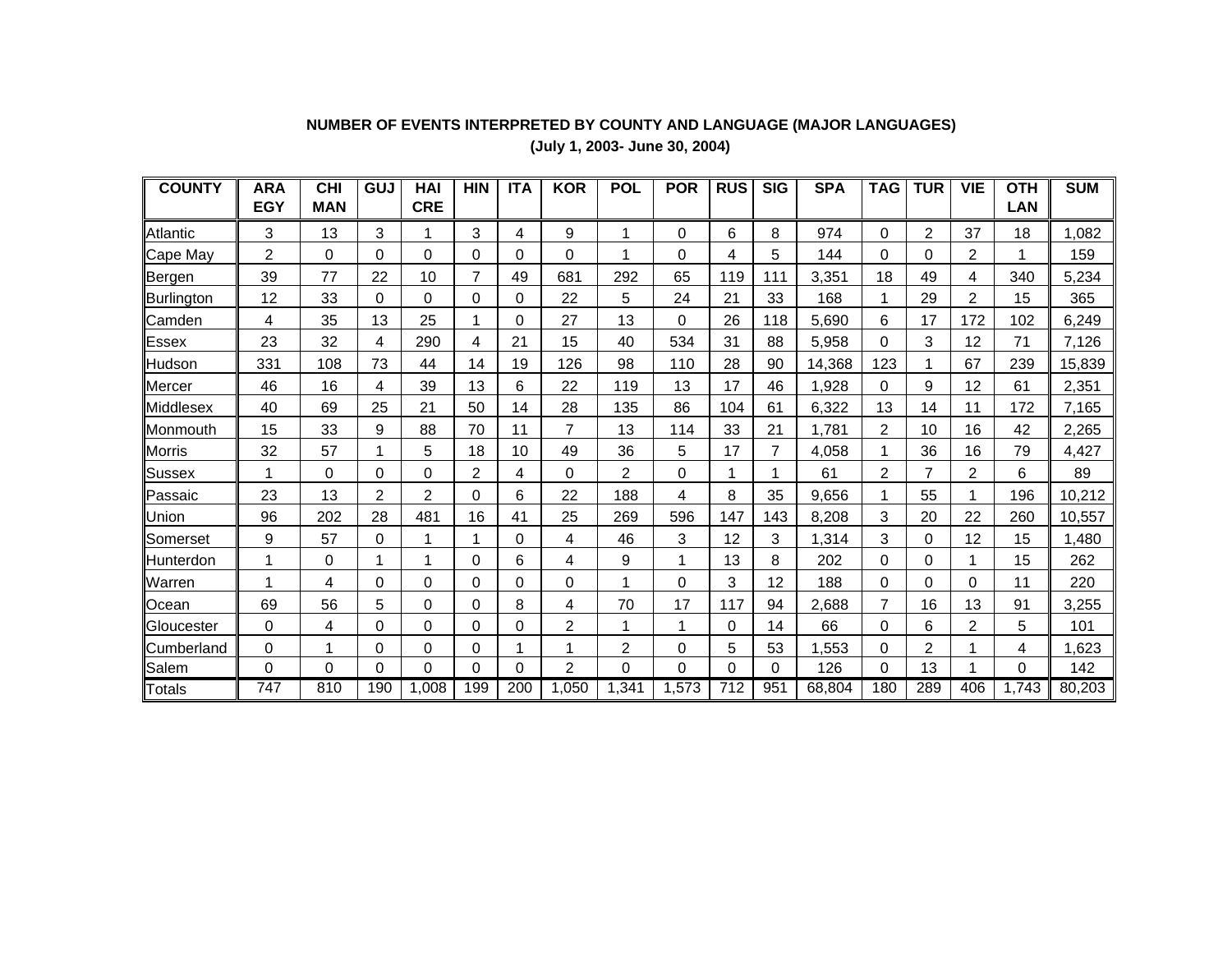## NUMBER OF EVENTS INTERPRETED BY COUNTY AND LANGUAGE (MINOR LANGUAGES, p.1) (July 1, 2003 - June 30, 2004)

| <b>COUNTY</b> | <b>AFR</b>     | <b>AKA</b> | <b>ALB</b> | <b>ALB</b> | <b>ALB</b>     | <b>AMH</b> | <b>ARA</b>     | <b>ARA</b>  | <b>ARA</b> | <b>ARM</b> | <b>BSQ</b>  | <b>BEN</b> | <b>BOS</b> | <b>BUL</b> | <b>CDI</b> | <b>CHI</b> | <b>CHI</b> | <b>CHI</b> | <b>CHI</b>     | CHI        |
|---------------|----------------|------------|------------|------------|----------------|------------|----------------|-------------|------------|------------|-------------|------------|------------|------------|------------|------------|------------|------------|----------------|------------|
|               |                |            | <b>GHE</b> | <b>TOS</b> | <b>UNK</b>     |            | <b>LEV</b>     | <b>MOD</b>  | <b>PEN</b> |            |             |            |            |            |            | <b>CAN</b> | <b>FOO</b> | <b>HAK</b> | <b>SFA</b>     | <b>WEN</b> |
| Atlantic      | 0              | 0          | $\Omega$   | 0          | $\overline{c}$ | 0          | $\Omega$       | 0           | $\Omega$   | $\Omega$   | 0           | 3          | $\Omega$   | 0          | $\Omega$   | 13         | $\Omega$   | 0          | $\Omega$       | 0          |
| Cape May      | 0              | 0          | $\Omega$   | $\Omega$   | 0              | 0          | $\Omega$       | 0           | 0          | $\Omega$   | $\Omega$    | 0          | $\Omega$   | 0          | 0          | $\Omega$   | $\Omega$   | 0          | $\Omega$       | 0          |
| Bergen        | $\overline{2}$ |            | 17         | 9          |                | $\Omega$   | 14             | $\mathbf 0$ | 6          | 9          | 0           | 0          |            | 15         | 0          | 12         | $\Omega$   | 0          | $\overline{2}$ | 0          |
| Burlington    | 0              | 0          | 0          | 0          | 0              | 0          | 0              | 0           | 0          | 0          | 0           | 0          | 0          | 0          | 0          |            |            | 0          | 0              | 0          |
| Camden        | 0              | 0          | 0          | 0          | 0              | 0          | 0              | 0           | $\Omega$   | $\Omega$   | 0           | 12         | 0          | 0          | 7          | 12         | $\Omega$   | 0          | 0              | 0          |
| <b>Essex</b>  | 0              | 2          | 0          | 0          | 12             | 0          | 0              | 11          | 0          | 0          | 0           | 3          | 0          | 0          | 0          | 5          | 0          | 0          | 0              | 0          |
| Hudson        | 0              | 0          |            | 0          | $\overline{2}$ | 0          | 0              | $\Omega$    | 0          | $\Omega$   | $\Omega$    | 0          | 0          | 0          | 33         | 17         | $\Omega$   | 0          | 0              | 0          |
| Mercer        | 0              | 0          | $\Omega$   | 0          | $\Omega$       | $\Omega$   | $\overline{2}$ | $\Omega$    | $\Omega$   | $\Omega$   | 2           | 0          | 0          | 0          | 0          | 2          | $\Omega$   | $\Omega$   | $\Omega$       | 0          |
| Middlesex     | 0              | 5          | 0          | 0          | $\overline{2}$ | 0          | $\overline{7}$ | 0           | 0          | $\Omega$   | 0           | 4          | 0          | 0          |            | 15         | 34         | 0          | 0              | 0          |
| Monmouth      | 0              | $\Omega$   | $\Omega$   | 0          | $\mathbf 0$    | $\Omega$   | $\Omega$       | $\mathbf 0$ | $\Omega$   | $\Omega$   | $\mathbf 0$ | 4          | $\Omega$   | 0          | 0          |            | 0          | 0          | 0              | 0          |
| Morris        | 0              | 0          | 0          | 0          | 0              | 5          | 0              | 0           | 0          | 0          | 0           | 0          | 0          | 0          | 0          | 30         | 3          | 0          | 0              | 0          |
| <b>Sussex</b> | 0              | 0          | 0          | 0          | 0              | 0          | 0              | 0           | 0          | $\Omega$   | 0           | 0          | 0          | 0          | 0          |            | $\Omega$   | 0          | 0              | 0          |
| Passaic       | 0              | 0          | 11         | 24         | 0              | 0          | 93             | 0           |            |            | $\Omega$    | 26         | 0          | 0          | 4          | 4          | 2          | 0          | 0              | 0          |
| Union         | 0              | 0          | 0          | 0          | 3              | 4          | 0              | 0           | 0          | 0          | 0           | 6          |            | 0          | 41         | 13         | 3          | 0          |                | 6          |
| Somerset      | 0              | 1          | $\Omega$   | 0          | $\Omega$       | $\Omega$   | 0              | 0           | $\Omega$   | $\Omega$   | $\Omega$    | 0          | 0          | 2          | 0          | $\Omega$   | $\Omega$   | 2          | 0              | 0          |
| Hunterdon     | 0              | 0          | 0          | $\Omega$   | 0              | 0          |                | 1           | 0          | $\Omega$   | 0           |            | $\Omega$   | 0          | 0          |            | $\Omega$   | 0          | $\Omega$       | $\Omega$   |
| Warren        | 0              | 0          | $\Omega$   | 0          | 0              | 0          | 0              | 0           | $\Omega$   | 0          | 0           | 0          | 0          | 0          |            | 0          | $\Omega$   | 0          | $\Omega$       | 0          |
| Ocean         | 0              | 0          | 2          | 0          | 0              | 0          | 0              | 0           | 0          | 0          | 0           | 0          | 0          | 0          | 0          | 4          | $\Omega$   | 0          | 0              | 0          |
| Gloucester    | 0              | 0          | 0          | 0          | 0              | 0          | 0              | 0           | 0          | $\Omega$   | 0           | 0          | 0          | 0          | 0          | $\Omega$   | $\Omega$   | 0          | 0              | 0          |
| Cumberland    | 0              | 0          | $\Omega$   | 0          | 0              | $\Omega$   | 0              | 0           | 0          | $\Omega$   | 0           | 0          | 0          | 0          | 0          | $\Omega$   | 0          | 0          | 0              | 0          |
| Salem         | 0              | 0          | $\Omega$   | 0          | $\Omega$       | $\Omega$   | 0              | $\Omega$    | $\Omega$   | $\Omega$   | $\Omega$    | 0          | $\Omega$   | 0          | $\Omega$   | 0          | $\Omega$   | $\Omega$   | 0              | 0          |
| <b>TOTALS</b> | 2              | 9          | 31         | 33         | 22             | 9          | 117            | 12          |            | 10         | 2           | 59         | 2          | 17         | 87         | 137        | 43         | 2          | 3              |            |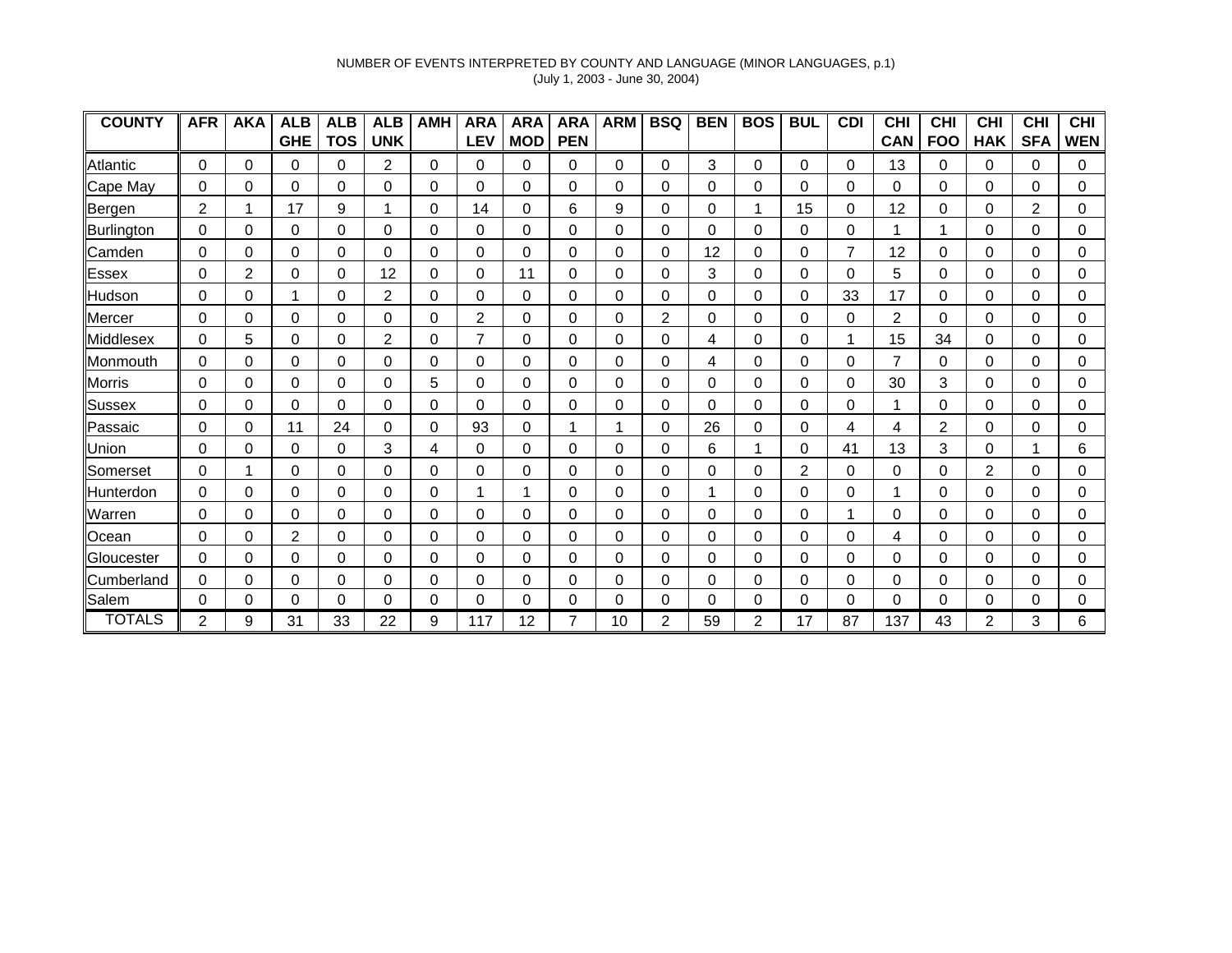## NUMBER OF EVENTS INTERPRETED BY COUNTY AND LANGUAGE (MINOR LANGUAGES, p.2) (July 1, 2003 - June 30, 2004)

| <b>COUNTY</b> | <b>CHI</b> | <b>CRE</b> | <b>CRO</b> | <b>CZE</b> | <b>DUT</b>     | <b>EWE</b> | <b>FAR</b> | <b>FAR</b>  | <b>FAR</b>     | <b>FRE</b>     | <b>FUL</b> | <b>GEO</b> | <b>GER</b>     | <b>GRE</b>     | <b>HEB</b> | <b>HUN</b> | <b>IGB</b> | <b>IND</b> | <b>JAP</b> | <b>KAN</b> |
|---------------|------------|------------|------------|------------|----------------|------------|------------|-------------|----------------|----------------|------------|------------|----------------|----------------|------------|------------|------------|------------|------------|------------|
|               | UNK        | <b>FRE</b> |            |            |                |            | <b>EAS</b> | <b>WES</b>  | <b>UNK</b>     |                | <b>ADA</b> |            |                |                |            |            |            |            |            |            |
| Atlantic      | 8          | 0          | $\Omega$   | $\Omega$   | 0              | 0          | 0          | 0           | 0              | $\Omega$       | 0          | $\Omega$   | $\Omega$       | 0              | $\Omega$   | $\Omega$   | $\Omega$   | $\Omega$   | $\Omega$   | $\Omega$   |
| Cape May      | 0          | 0          | 0          | $\Omega$   | 0              | 0          | 0          | $\Omega$    | $\Omega$       | 0              | 0          | 0          | $\Omega$       | $\Omega$       | 0          | 0          | $\Omega$   | 0          | 0          | 0          |
| Bergen        | 0          | 0          | 19         | 3          | 0              | 0          | 3          | 45          | 0              | 3              | 0          | 0          | $\overline{2}$ | 40             | 18         | 12         | 0          | 0          | 32         | 0          |
| Burlington    | 0          | 0          | 0          | 0          | 0              | 0          | 0          | 0           | 0              | 0              | 0          | 0          | 0              | 0              | 0          | 0          | 0          | 0          |            | 0          |
| Camden        | 0          | 0          | 0          | 0          | 0              | 0          | 0          | 0           | 0              |                | 28         | 0          |                | 0              | 0          | 0          | 0          | 0          | 0          | 0          |
| Essex         | 0          | 0          | 0          | 0          | 0              | 4          |            | 0           |                | 15             | 0          | 0          | 0              | 4              | 0          | 0          |            | 0          | 0          | 0          |
| Hudson        | 0          | 0          | 0          | 0          | 0              | 0          | 2          | 7           | 0              | 30             | 0          |            | 0              | 21             |            | 0          |            | 0          | 3          | $\Omega$   |
| Mercer        | 0          | 0          |            | 8          | 0              | 0          | 0          | 0           | 0              | 0              | 0          | 0          | 2              | 10             | 0          | 2          | $\Omega$   | 0          | 0          | 0          |
| Middlesex     | 0          | 0          | 0          | 0          | 0              | 0          | 0          | 5           | 0              | 0              | 0          | 0          | 0              | 23             | 5          | 7          | 0          | 1          |            |            |
| Monmouth      | 0          | 0          | 0          | 0          | 0              | 0          | 0          | 0           | 0              | $\overline{2}$ | 0          | 0          | 0              | 8              | 5          | 0          | 0          | 0          | 0          | 0          |
| <b>Morris</b> | 0          | 0          | 3          | 0          | 0              | 0          | 0          | 5           | $\overline{2}$ | 3              | 0          | 0          | 9              | $\overline{2}$ | 0          | 2          |            | 0          | 4          | 0          |
| Sussex        | 0          | 0          | 0          | 0          | 0              | 0          | 0          | 0           | 0              | 0              | 0          | 0          | 2              | $\Omega$       | 0          | 0          | $\Omega$   | 0          | 0          | 0          |
| Passaic       | 0          | 0          | 6          | 0          | 0              | 0          | 0          | 0           |                | 4              | 0          | 0          | 0              | 0              | 0          | 0          | 0          | 0          | 0          | 0          |
| Union         | 0          | 0          | 4          | 2          | $\overline{7}$ | 0          | 0          | 0           | 2              | 11             | 0          | 0          | 0              | 1              | 0          |            | 0          | 0          | 0          | $\Omega$   |
| Somerset      | 0          | 0          | 0          | 0          | 0              | 0          | 0          | 0           | $\Omega$       | 0              | 0          | 0          | 0              | 0              | 0          | $\Omega$   | $\Omega$   | 0          | 0          | 0          |
| Hunterdon     | 0          | 0          | 0          | 0          | 0              | 0          | 0          | $\mathbf 0$ | 0              |                | 0          | 0          | 0              | 3              | 0          | 0          | 0          | 0          | 0          | 0          |
| Warren        | 0          | 0          | 0          | 0          | 0              | 0          | 0          | 0           | 0              | 0              | 0          | 0          | 0              | 0              | 0          | 0          | 0          | 0          | 0          | 0          |
| Ocean         | 0          | 9          | 27         | 0          | 0              | 0          | 0          | 0           | 0              | 0              | 0          | 0          | 0              | 31             | 0          | 0          | 0          | 0          | 0          | 0          |
| Gloucester    | 0          | 0          | 0          | 0          | 0              | 0          | 0          | 0           | 0              | 0              | 0          | 0          | 0              | 1              | 0          | 0          | 0          | 0          | 0          | 0          |
| Cumberland    | 0          | 0          | 0          | 0          | 0              | 0          | 0          | 0           | 0              | 0              | 0          | 0          | 0              | 0              | 0          | 0          | 0          | 1          | 0          | 0          |
| Salem         | 0          | 0          | 0          | 0          | 0              | 0          | 0          | 0           | 0              | 0              | $\Omega$   | 0          | 0              | $\Omega$       | 0          | 0          | $\Omega$   | 0          | 0          | 0          |
| <b>TOTALS</b> | 8          | 9          | 60         | 13         |                | 4          | 6          | 62          | 6              | 70             | 28         |            | 16             | 144            | 29         | 24         | 3          | 2          | 41         |            |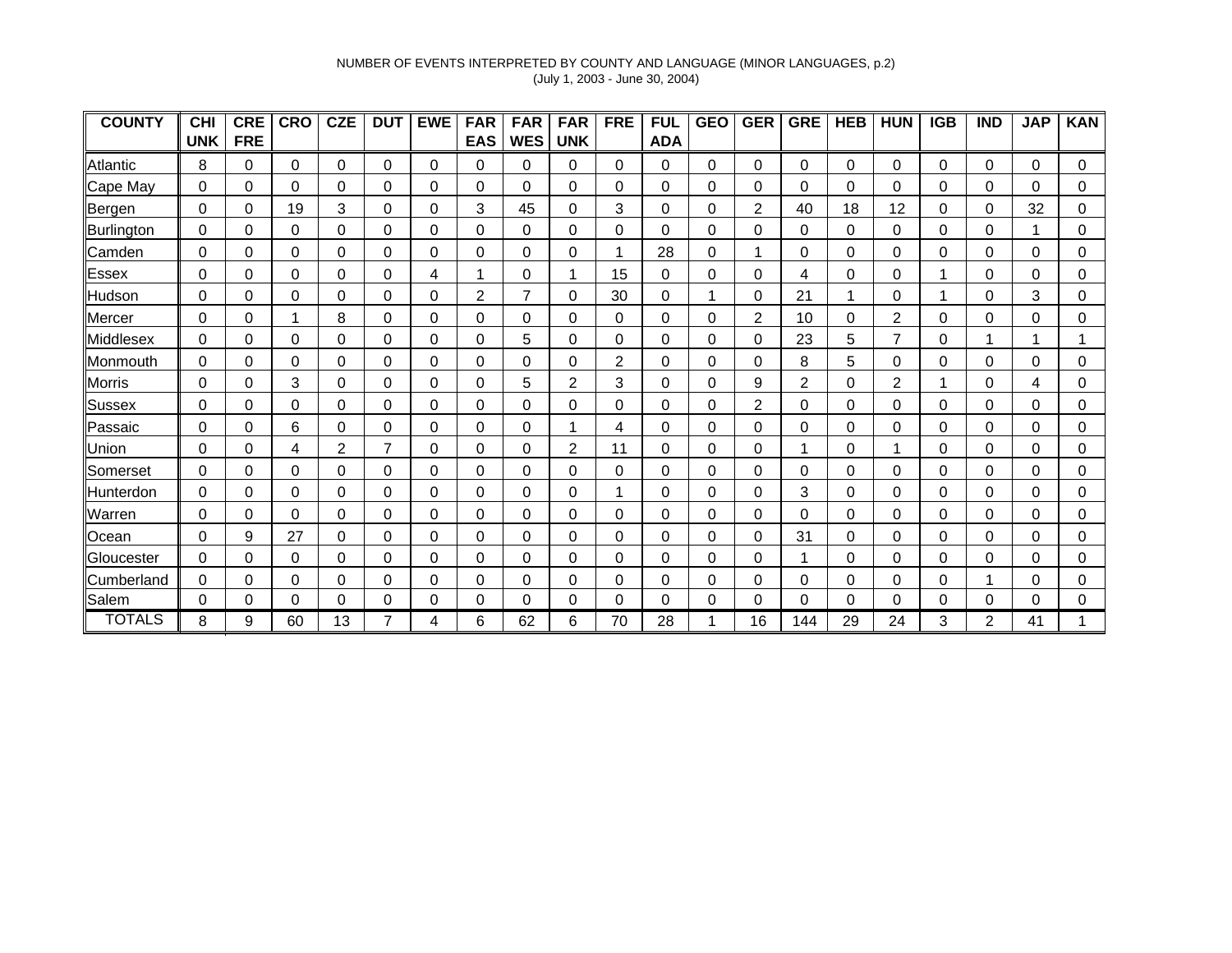## NUMBER OF EVENTS INTERPRETED BY COUNTY AND LANGUAGE (MINOR LANGUAGES, p.3) (July 1, 2003 - June 30, 2004)

| <b>COUNTY</b> | <b>KAR</b> | <b>KHM</b> | <b>KRI</b> | <b>LAO</b> | <b>LIT</b>     | LUY      | <b>MAC</b> | <b>MAL</b> | <b>MAM</b> | <b>MIX</b> | <b>NAP</b>     | <b>PAM</b> | <b>PAN</b> | <b>PAN</b>  | <b>PAN</b> | <b>PAS</b> | <b>PAS</b> | <b>ROM</b> | <b>SER</b> | <b>SER</b> |
|---------------|------------|------------|------------|------------|----------------|----------|------------|------------|------------|------------|----------------|------------|------------|-------------|------------|------------|------------|------------|------------|------------|
|               | <b>BAL</b> |            |            |            |                |          |            |            | <b>UNK</b> | <b>UNK</b> |                |            | <b>EAS</b> | <b>WES</b>  | <b>UNK</b> | <b>UNK</b> | <b>WES</b> |            |            | <b>CRO</b> |
| Atlantic      | 0          | 0          | $\Omega$   | 0          | 0              | $\Omega$ | 0          | 0          | 0          | 0          | 0              | 0          | 0          | 0           | 0          | 0          | 0          |            | $\Omega$   | 0          |
| Cape May      | 0          | 0          | 0          | 0          | 0              | 0        | 0          | 0          | 0          | 0          | $\mathbf 0$    | 0          |            | $\mathbf 0$ | 0          | 0          | 0          | 0          | 0          | $\Omega$   |
| Bergen        | 8          | 1          | 0          | 0          |                | 4        | 18         | 4          | 0          | 0          | $\mathbf 0$    | 0          | 5          | 0           | 0          | 0          | 6          | 0          | 0          | 5          |
| Burlington    | 0          | 0          | 0          | 0          | 0              | 0        | 0          | 0          | 0          | 0          | 0              | 0          |            | 0           | 0          | 0          | 0          | 1          | 0          |            |
| Camden        | 0          | 28         | 0          | 0          | 0              | 0        | 0          | 0          | 0          | 0          | $\mathbf 0$    | 0          | 0          | 0           | 5          | 0          | 0          | 0          | 0          | 14         |
| Essex         | 0          | 0          | $\Omega$   | 0          | 0              | 0        | 0          | 0          | 0          | 0          | 0              | 0          | 6          | 0           | 0          | 0          | 0          | 0          |            | 2          |
| Hudson        | 0          | 1          | $\Omega$   | 0          | 0              | 0        | 0          | 1          | 0          | 0          | 0              | 0          | 0          | 0           | 0          | 0          | 0          | 0          | 0          | 0          |
| Mercer        | 0          | 0          | 0          | 0          | $\Omega$       | $\Omega$ | 0          | $\Omega$   | 0          | 0          | $\overline{2}$ | 0          |            | 6           | 0          | 0          | 0          | 0          | 0          | 0          |
| Middlesex     | 0          | 0          | 0          | 0          | $\overline{2}$ | 0        | 0          | 0          | 0          | 0          | 0              | 0          | 17         | 3           |            | 2          | 0          | 0          | 5          | 0          |
| Monmouth      | 0          | 0          | $\Omega$   | 0          | 0              | 0        | 0          | 0          | 0          | 0          | $\mathbf 0$    | 0          | 8          | 0           | 0          | 0          | 3          | 0          | 0          | 0          |
| <b>Morris</b> | 0          | 0          | 0          | 0          | 0              | 0        | 3          | 0          | 3          | 0          | 0              | 0          |            | 8           | 0          | 0          | 2          | 0          | 0          | 0          |
| Sussex        | 0          | 0          | 0          | 0          | 0              | 0        | 0          | 0          | 0          | 0          | $\mathbf 0$    | 0          | 0          | 0           | 0          | 0          | 0          | 0          | 0          | 0          |
| Passaic       | 0          | 0          | 0          | 0          | 0              | 0        | 0          | 0          | 0          | 0          | 0              | 0          | 0          | 0           | 0          | 0          | 2          | 0          | 6          | 0          |
| Union         | 0          | 0          | $\Omega$   | 0          | 7              | 0        | 3          | 4          | 0          | 4          | $\Omega$       | 0          | 68         | 0           | 0          | 0          | $\Omega$   | 4          | 4          | 0          |
| Somerset      | 0          | 0          | $\Omega$   | 0          | 0              | 0        | 0          | $\Omega$   | $\Omega$   | 0          | $\Omega$       |            | 4          | $\Omega$    | 0          | $\Omega$   | $\Omega$   | 0          | $\Omega$   | 0          |
| Hunterdon     | 0          | 0          | 0          |            | $\mathbf 0$    | 0        | 0          | 0          | 0          | 0          | 0              | 0          | 3          | 0           | 0          | 0          | 0          | 0          | $\Omega$   | 2          |
| Warren        | 0          | 0          | 0          | 0          | 0              | 0        | 0          | 0          | 0          | 0          | $\mathbf 0$    | 0          | 10         | 0           | 0          | 0          | 0          | 0          | $\Omega$   | $\Omega$   |
| <b>Ocean</b>  | 0          | 0          | 4          | 0          | $\mathsf 3$    | 0        | 0          | 0          | 0          | 0          | 0              | 0          | 0          | 0           | 0          | 0          | 0          | 0          | 0          | 0          |
| Gloucester    | 0          | 0          | 0          | 0          | 0              | 0        | 0          | 0          | 0          | 0          | 0              | 0          |            | 0           | 0          | 0          | 0          | 0          | 0          | 0          |
| Cumberland    | 0          | 0          | 0          | 0          | 0              | 0        | 0          | 0          | 0          | 0          | 0              | 0          |            | 0           | 0          | 0          | 0          | 0          | 0          | 0          |
| Salem         | 0          | 0          | $\Omega$   | 0          | 0              | 0        | 0          | 0          | $\Omega$   | 0          | $\Omega$       | 0          | $\Omega$   | $\Omega$    | 0          | 0          | 0          | 0          | $\Omega$   | 0          |
| <b>TOTALS</b> | 8          | 30         | 4          |            | 13             | 4        | 24         | 9          | 3          | 4          | 2              |            | 133        | 17          | 6          | 2          | 13         | 6          | 16         | 24         |